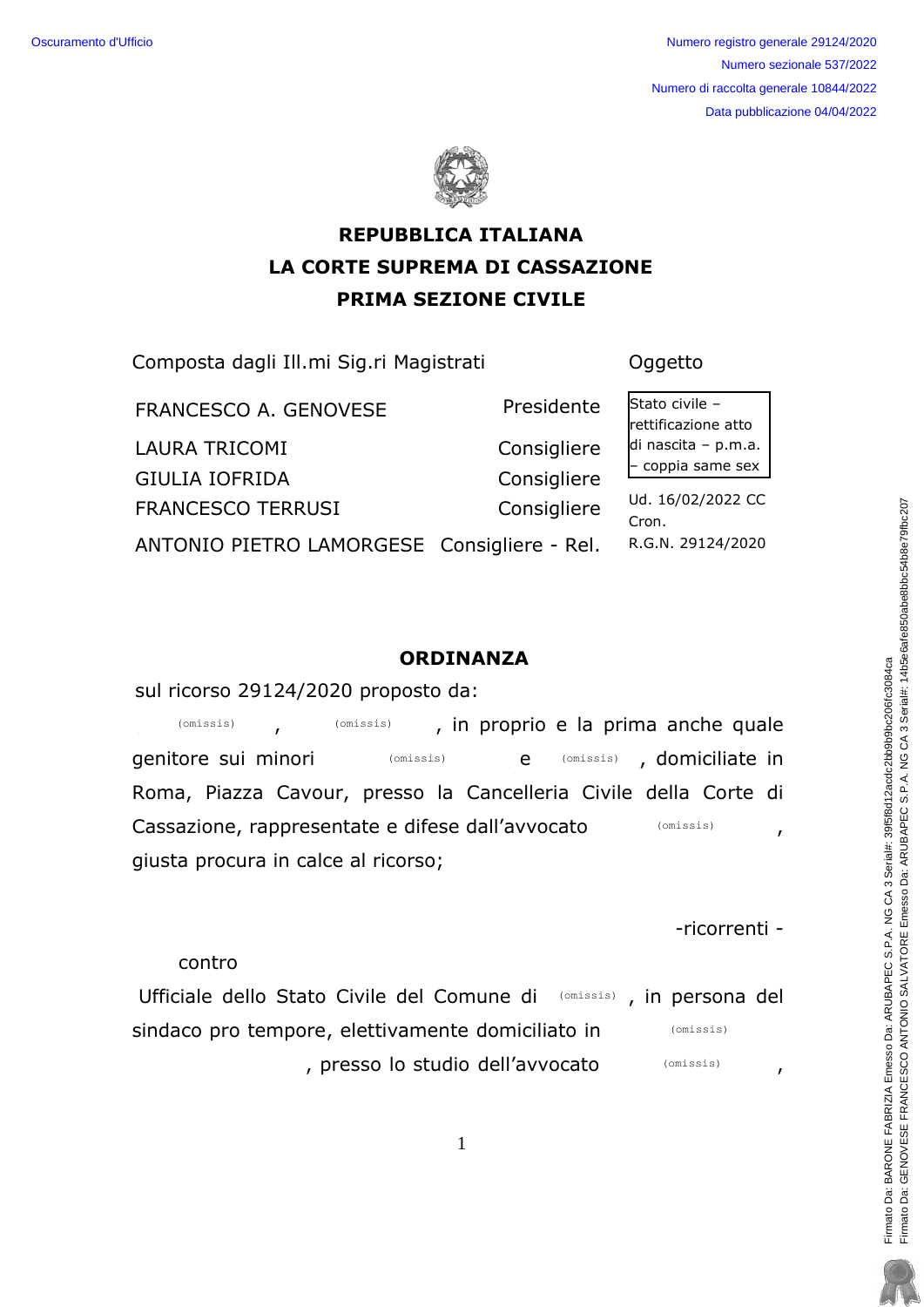rappresentato e difeso dall'avvocato controricorso; Data pubblicazione 04/04/2022 (omissis)

-controricorrente -

contro

Procuratore Generale della Repubblica presso la Corte di Appello di Bologna;

- intimato -

avverso il decreto della CORTE D'APPELLO di BOLOGNA del 06-19/03/2020;

udita la relazione della causa svolta nella camera di consiglio del 16/02/2022 dal cons. LAMORGESE ANTONIO PIETRO.

#### FATTI DI CAUSA

Le signore (omissis) e (omissis) hanno chiesto all'Ufficiale di stato civile del Comune di Piacenza di correggere l'atto di nascita che indicava la (omissis) come madre partoriente di (omissis) ed , nati a (omissis) (omissis) al fine di ottenere l'indicazione anche della genitorialità della (omissis), con la quale la (Omissis) intratteneva da tempo una stabile relazione affettiva. I minori ed (omissis) (omissis)

erano nati in Italia mediante pratica di p.m.a. eseguita in con il consenso scritto di entrambe, utilizzando il gamete maschile di donatore anonimo. (omissis)

Avverso il rifiuto dell'ufficiale di stato civile entrambe hanno proposto ricorso, ex art 95, del dPR n. 396 del 2000, avanti al Tribunale di Piacenza, che lo ha rigettato con decreto del 15 ottobre 2019.

Il reclamo è stato rigettato dalla Corte d'appello di Bologna, con decreto del 6-19 marzo 2020, avverso il quale le signore (Omissis) e (omissis), la prima anche quale genitore esercente la responsabilità genitoriale sui minori, hanno proposto ricorso per cassazione, affidato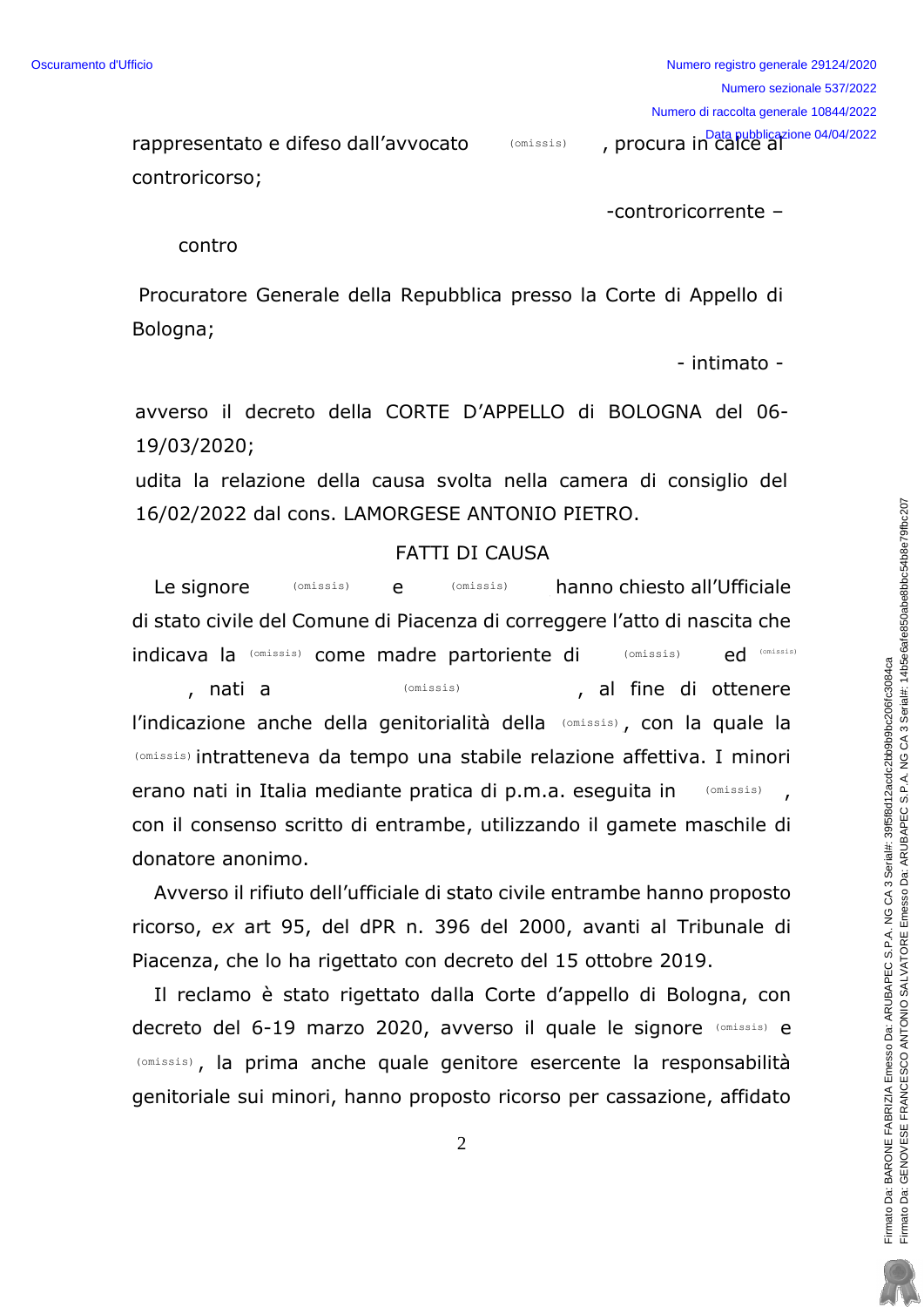a otto motivi, resistiti dal Sindaco, quale Ufficiale dello Stato civile del Comune di (omissis), già parte costituita nel giudizio di merito.

#### MOTIVI DELLA DECISIONE

Con il primo e il terzo motivo, da esaminare congiuntamente, le ricorrenti denunciano la nullità del procedimento per omessa partecipazione del pubblico ministero, ai sensi degli artt. 70 c.p.c. e 95, comma 2, dPR n. 396 del 2000, e per avere affermato la legittimazione processuale del Sindaco, il quale avrebbe dovuto assumere il ruolo di mero soggetto audito, ai sensi dell'art. 96, comma 2, dPR citato, al più legittimato a proporre intervento adesivo dipendente, ai sensi dell'art. 105 c.p.c.

Questi motivi sono inammissibili, ex art. 360-bis, n. 1, c.p.c., non offrendo elementi per mutare l'orientamento secondo cui, nei procedimenti ex art. 95 del dPR n. 296 del 2000 promossi dai privati, la legittimazione passiva spetta al Sindaco, in qualità di Ufficiale dello stato civile destinatario della richiesta di trascrizione, ed eventualmente al Ministero dell'interno, legittimato a spiegare intervento in causa e a impugnare l'eventuale decisione, in virtù della competenza ad esso attribuita in materia di tenuta dei registri dello stato civile (v. Cass. SU n. 12193 del 2019, n. 39768 del 2021). E' infondata la doglianza di mancata partecipazione del pubblico ministero, il quale è intervenuto nel giudizio di merito presentando conclusioni scritte (in data 13 febbraio 2020) con richiesta di conferma dell'impugnato decreto di primo grado.

Il secondo motivo, con il quale le ricorrenti deducono la nullità del procedimento per omesso parere del giudice tutelare, è infondato, essendo previsto dall'art 96, comma 2, del dPR 396/2000 che il Tribunale possa richiedere tale parere «se del caso». Si tratta, quindi, di una valutazione discrezionale che, nella specie, è stata operata dal

3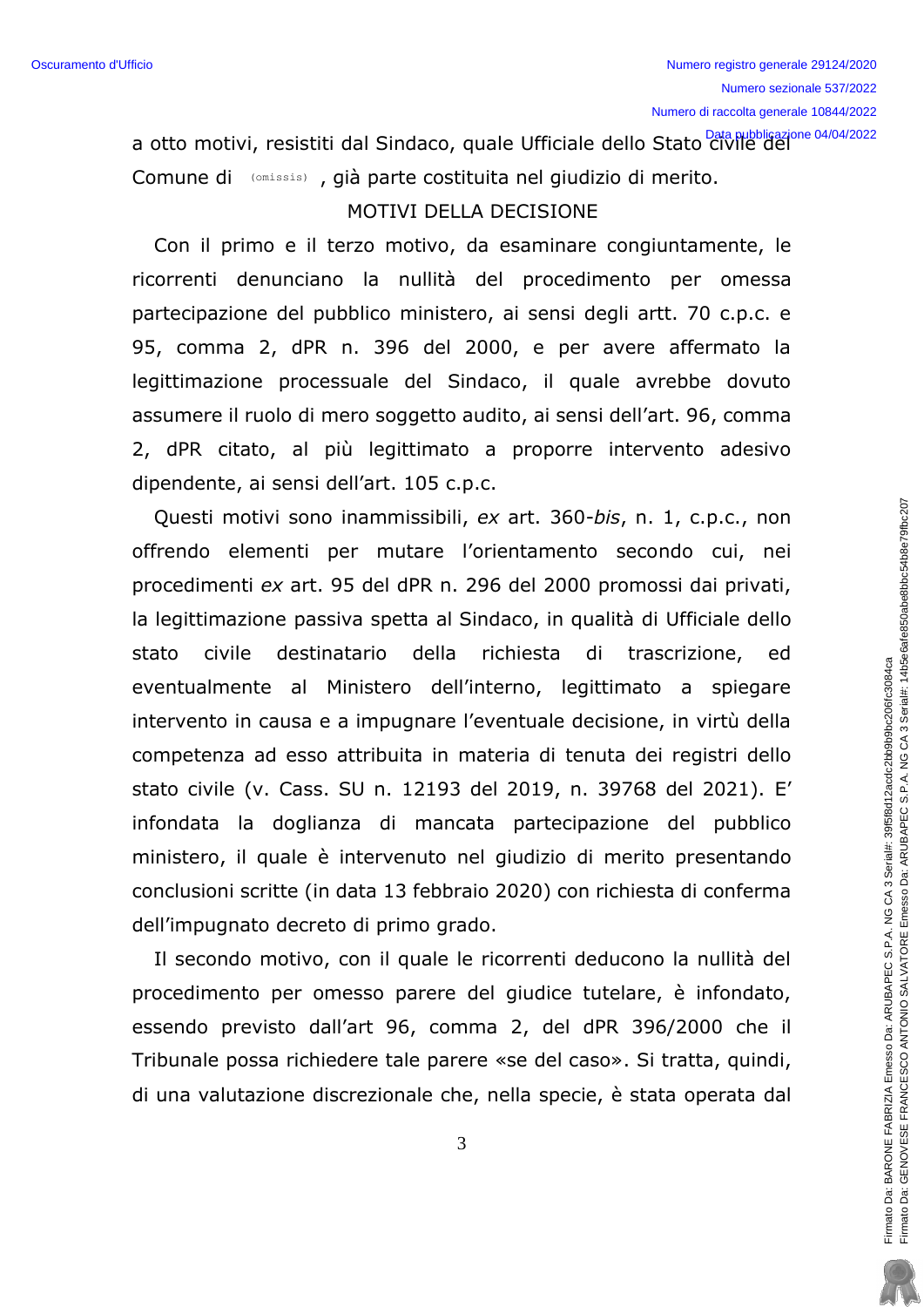giudice di merito implicitamente, e incensurabilmente, nel senso di non acquisire il parere in presenza di infondatezza in jure della domanda proposta.

Il quarto motivo deduce la nullità del decreto impugnato per violazione e falsa applicazione dell'art. 1 del r.d. n. 1611 del 1933, in ragione del fatto che il Sindaco, se legittimato a resistere, avrebbe dovuto avvalersi dell'Avvocatura generale dello Stato e non dell'Avvocatura Comunale, come invece aveva fatto, avendo agito in qualità di ufficiale di governo.

Il motivo è inammissibile, denunciando una eventuale nullità processuale coperta dal giudicato, non essendo stata eccepita nel giudizio di merito ma prospettata solo in sede di legittimità.

Seque logicamente l'esame del sesto e settimo motivo.

Il sesto deduce la nullità della sentenza impugnata, per violazione e falsa applicazione degli artt. 2, 3, 30 e 31 della Costituzione, 8 e 9 della legge n. 40 del 2004, nella parte in cui il decreto impugnato ha escluso la possibilità di considerare la p.m.a. una modalità alternativa di accesso alla filiazione del genitore intenzionale che ha prestato il consenso, sullo stesso piano dell'adozione e della filiazione ordinaria, ermeneutico cui si dovrebbe giungere mediante esito una interpretazione combinata ed estensiva degli artt. 8 e 9 della legge n. 40 del 2004.

Il settimo motivo deduce, in relazione agli artt. 117 e 11 Cost. e 8 e 14 CEDU, la lesione sia del diritto fondamentale alla identità personale dei minori, che è propria anche dei figli voluti da due donne conviventi che hanno fatto ricorso a una specifica modalità riproduttiva, sia del diritto alla vita familiare che dovrebbe essere riconosciuto anche rispetto alla discendenza intenzionale; si lamenta la discriminazione per motivi di genere e orientamento sessuale verso la donna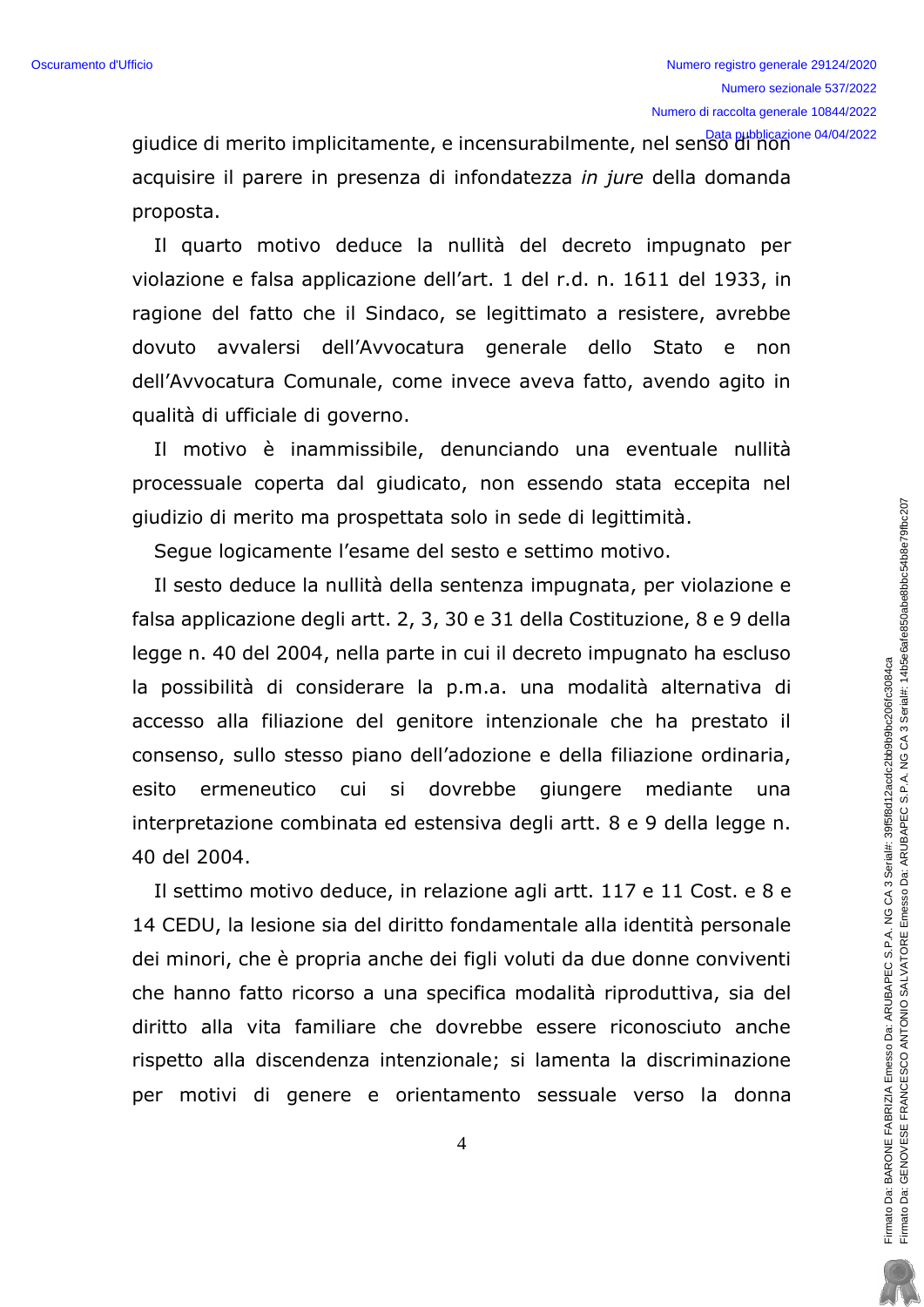convivente che ha prestato il consenso alla fecondazione eterologa con donazione di gamete maschile, diversamente dall'uomo in una coppia eterosessuale che, prestando analogo consenso, è riconosciuto come genitore di intenzione.

Entrambi i motivi sono inammissibili, ex art. 360-bis, n. 1, c.p.c., non offrendo elementi per mutare l'orientamento secondo cui, nel caso di minore concepito mediante l'impiego di tecniche di procreazione medicalmente assistita di tipo eterologo praticata all'estero, e nato in Italia, non è accoglibile la domanda di rettificazione dell'atto italiano di nascita volta ad ottenere l'indicazione in qualità di madre del bambino, accanto a quella che l'ha partorito, anche della donna a costei legata in stabile relazione affettiva, poiché in contrasto con l'art. 4, comma 3, della legge n. 40 del 2004, che esclude il ricorso alle predette tecniche da parte delle coppie dello stesso sesso, non essendo consentite, al di fuori dei casi previsti dalla legge, forme di genitorialità svincolate da un rapporto biologico mediante i medesimi strumenti giuridici previsti per il minore nato nel matrimonio o riconosciuto (v. Cass. n. 7668 e 8029 del 2020, n. 7413 del 2022).

Tale principio è stato espresso in casi in cui la genitrice di intenzione non aveva offerto un apporto biologico in attuazione della p.m.a. che aveva consentito il concepimento e, a maggior ragione, dev'essere qui ribadito, essendo stato recepito anche nel caso in cui un tale apporto biologico sia stato offerto dalla genitrice di intenzione. Ed infatti, questa Corte, rigettando il ricorso proposto da una coppia di donne di procedere alla rettifica dell'atto di nascita della minore concepita con tecniche di procreazione medicalmente assistita all'estero e nata in Italia, con il consenso della donna non partoriente cui apparteneva l'ovulo che, fecondato, era stato impiantato nell'utero della partoriente, di recente ha stabilito che non è accoglibile la domanda di rettificazione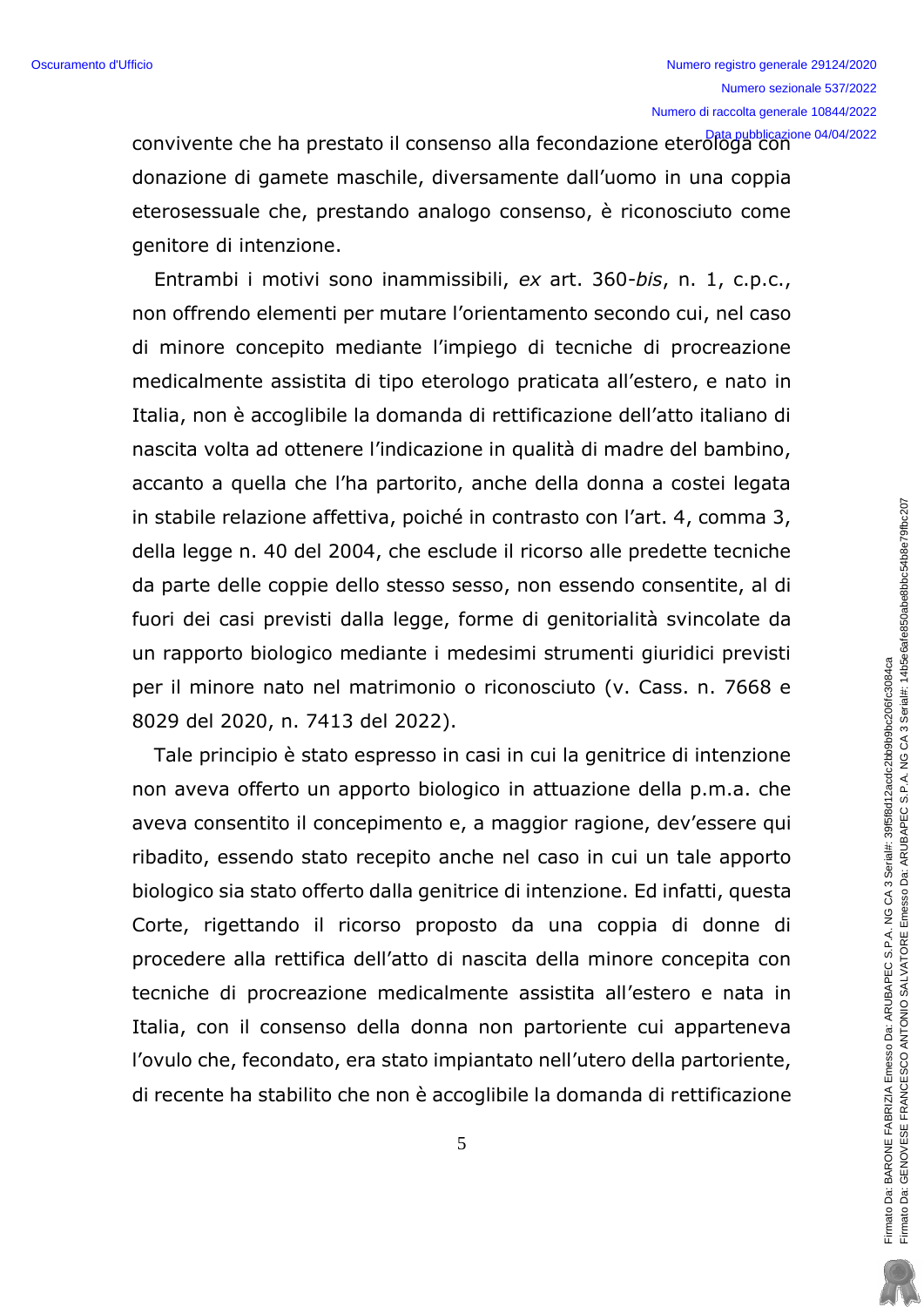dell'atto di nascita volta ad ottenere l'indicazione in qualità di madre della bambina, accanto a quella che l'ha partorita, anche della donna cui è appartenuto l'ovulo poi impiantato nella partoriente, poiché in contrasto con l'art. 4, comma 3, della legge n. 40 del 2004, che esclude il ricorso alle predette tecniche da parte delle coppie omosessuali, anche in presenza di un legame genetico tra il nato e la donna sentimentalmente legata a colei che ha partorito. La scelta del legislatore (artt. 4 e 5 della legge n. 40 del 2004) è nel senso di limitare l'accesso a tali tecniche alle situazioni di infertilità patologica, alle quali non è omologabile la condizione di infertilità della coppia omosessuale. Né può essere invocata un'interpretazione costituzionalmente orientata dell'art. 8 della I. n. 40 del 2004, atteso che una diversa interpretazione delle norme relative alla formazione dell'atto di nascita non è imposta dalla necessità di colmare in via giurisprudenziale un vuoto di tutela che richiede, in una materia eticamente sensibile, necessariamente l'intervento del legislatore (v. Cass. n. 6383 del 2022).

Con il quinto motivo, che denuncia violazione e falsa applicazione di diverse disposizioni del Reg. UE n. 2016/679 (sulla protezione dei dati personali), degli artt. 8 della Carta dei diritti fondamentali della UE, 2 della Costituzione e 8 della Cedu, rispetto al diritto dei figli minori e delle ricorrenti ad avere una corretta ed esatta rappresentazione dei propri dati personali, sono reiterate da altra angolazione le infondate censure proposte nei motivi già esaminati. La richiesta di rinvio pregiudiziale alla Corte di giustizia non è accoglibile, palesandosi i quesiti proposti irrilevanti ai fini della decisione, non ravvisandosi nella interpretazione della normativa nazionale fatta propria dalla Corte territoriale alcuna violazione del principio di rappresentazione corretta ed esatta dei dati personali trattati negli atti di nascita.

6